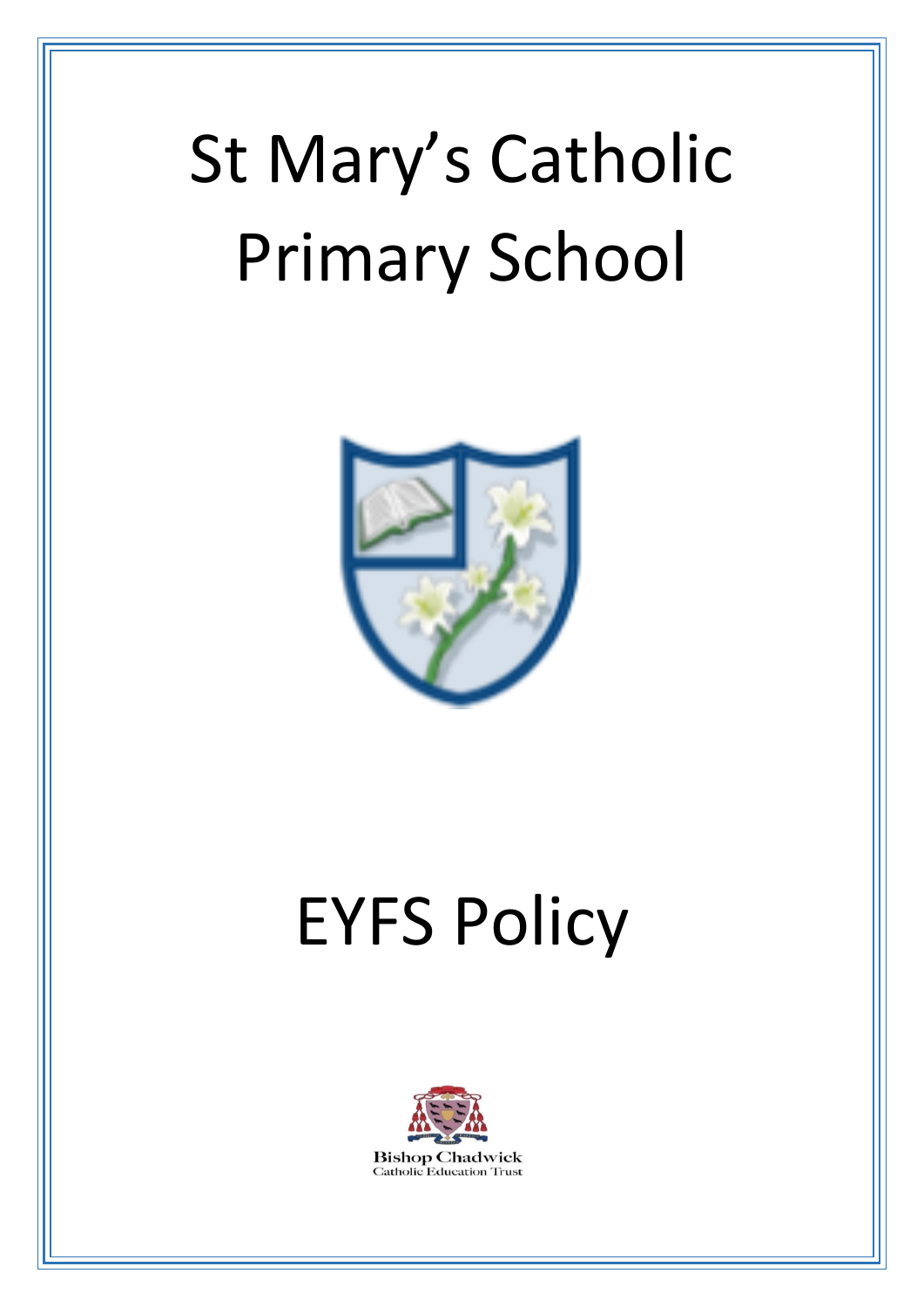# **Early Years Foundation Stage Policy**

**Person Responsible:** Mrs J Colley

**Review:** Autumn 2022

#### **Mission Statement**

#### *Work, Play, Pray Together*

*Every child deserves the best possible start in life and the support that enables them to fulfil their potential. Children develop quickly in the early years and a child's experiences betweenbirth and age five have a major impact on their future life chances. A secure, safe and happychildhood is important in its own right. Good parenting and high-quality early learning together provide the foundation children need to make the most of their abilities and talents as they grow up."*

## **Statutory Framework for the Early Years Foundation Stage, Department for Education,March 2021**

#### **The EYFS is based on four overarching principles:**

- Every child is a **unique child,** who is constantly learning and can be resilient, capable, confident and self-assured.
- Children learn to be strong and independent through **positive relationships**.
- Children learn and develop well in **enabling environments**, in which their experiences respond to their individual needs and there is a strong partnership between practitioners and parents and/or carers.
- **Children develop and learn in different ways and at different rates**.

#### **Aims**

At First Steps Nursery and St Mary's Catholic Primary School we aim to: ·

- Make the transition from Nursery (pre-school) to Reception (full time education) as smooth as possible.
- Provide a secure and caring learning environment in which children are happy and eager to learn.
- Provide a broad, balanced and creative curriculum that willset in place firm foundations for future learning and development in Key Stages 1 and 2.
- Provide opportunities for children to learn through planned and purposeful play in all areas of their learning and development.
- Develop a close working partnership between home and school.
- Provide quality and consistency in teaching and learning so every child can achieve their full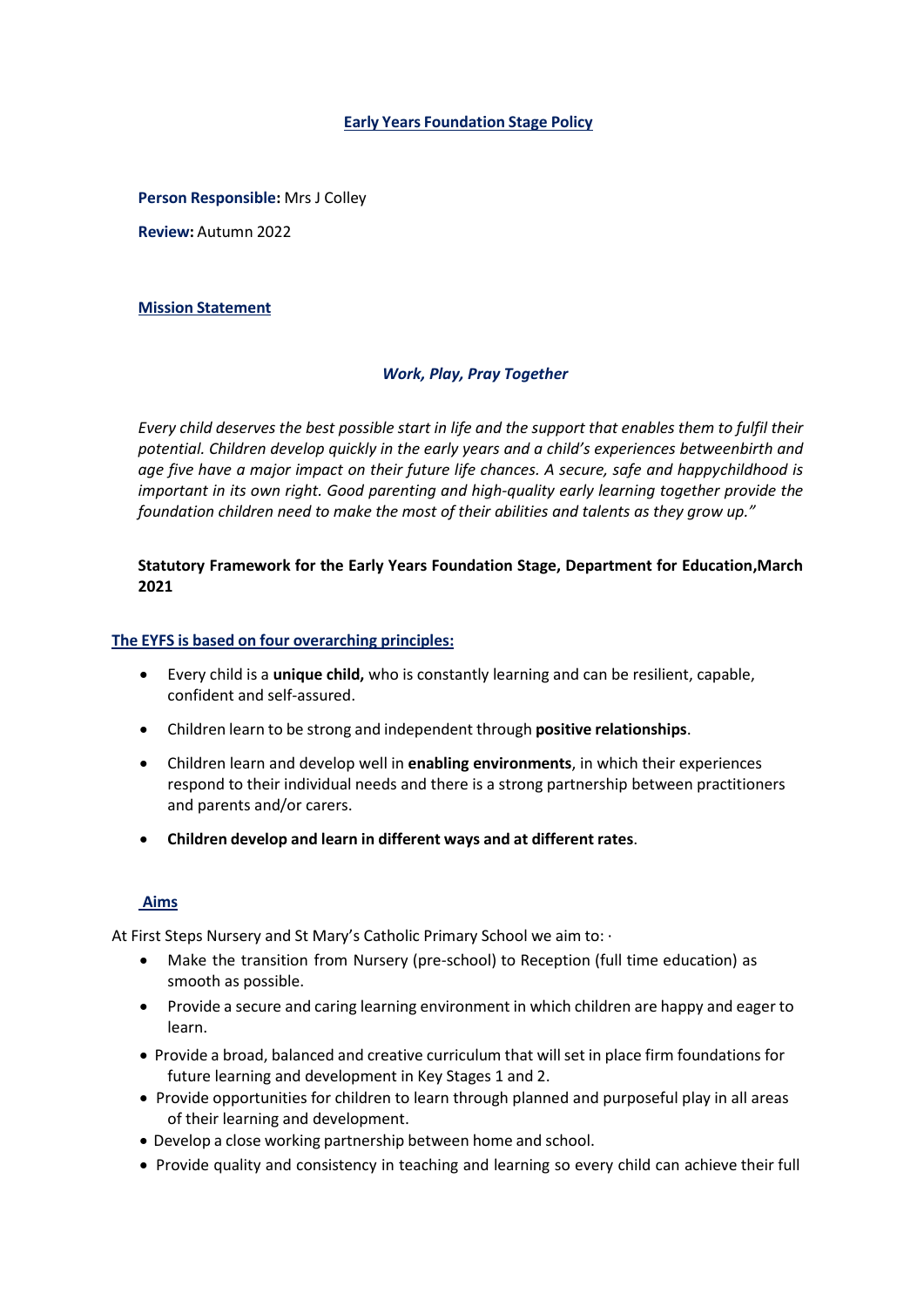potential.

•Ensure that every child is included and supported through equality of opportunity and anti-discriminatory practice.

#### **Starting School and Settling In**

Starting Nursery will be, for many children, the first time they have been away from their parents or familiar adults for a substantial length of time. It is therefore important that the transition from home to school is made as comfortable as possible. During the term prior to starting Nursery, the Nursery holds an Open Day for the children and their parents/carers to meet the staff, familiarise themselves with the building and experience some typical nursery activities. Parents will be given different times at which they can visit the setting with their child. This will also provide an opportunity for the Nursery teachers to have an informal chat with both the child/parents/carers. The Nursery Brochure is easily accessed on the school website and provides information on all aspects of attending Nursery at St. Mary's.

Children with SEND will be assessed and, if necessary, special provision will be made or extra adult help provided to offer them equal access to the Nursery Curriculum.

Parents/carers are made aware of the effect irregular attendance has on a child's ability to settle, and also of the effects of coming back to school after a long absence.

When joining Reception, the children make a preliminary visit with their parents the previous term. Parents will have access to a presentation which will provide them with all of the information needed about the start of their Reception year. If the children attend our Nursery they have many opportunities to meet their new teachers in the second half of the summer term. Reception children attend full days from the beginning.

#### **Staffing and Organisation**

The Early Years team are passionate about inspiring children from the very start of their journey at St Mary's. We provide a wide range of exciting opportunities and experiences through a curriculum which encompasses the best of both the indoor and outdoor space. Our aim is to ignite their appetite for learning, and provide them with the core characteristics required to become independent, confident, hardworking and creative individuals.

We have two part time Nursery sessions and we do offer 30 hours provision for eligible children. We maintain an adult/pupil ratio of 1:13 within the Nursery. Children visit forest school and the Nursery library each week, where the same ratios will be applicable. The children have daily opportunities for structured and free flow play both in the classroom and in the outdoor area. This time is supported by an adult, who acts as a facilitator to children's learning. The staff liaise together in planning, preparation and assessment.

We have one Reception Class and we maintain an adult/pupil ratio of 1:15 within the Reception Year; there is a Teaching Assistant in the classroom throughout the school day. The children have daily opportunities for structured and free-flow play both in the classroom and in the custom built EYFS outdoor area. The children will visit our forest school once a week, where the same ratios will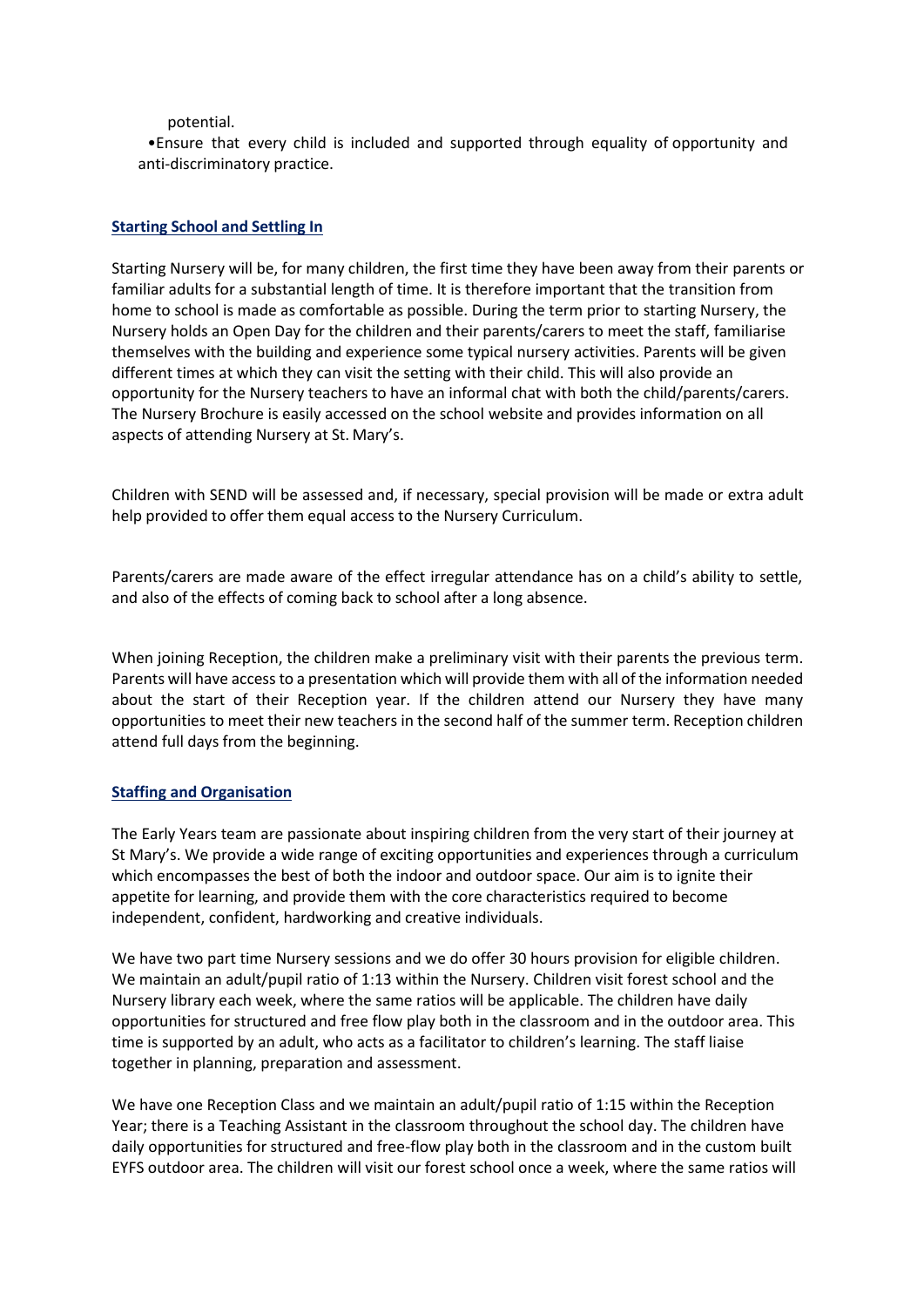be applicable. This time is supported by an adult, who acts as a facilitator to children's learning. The Reception Teachers liaise with their Teaching Assistants, regularly involving them in planning, preparation and assessment.

#### **Curriculum**

Our early years setting follows the curriculum as outlined in the latest version of the EYFS statutory framework that applies from September 2021.

The EYFS framework includes 7 areas of learning and development that are equally important and inter-connected. However, 3 areas known as the prime areas are seen as particularly important for igniting curiosity and enthusiasm for learning, and for building children's capacity to learn, form relationships and thrive.

The prime areas are:

**• Communication and language** - children will be given lots of opportunities to experience a rich language environment; to develop their confidence and skills in expressing themselves; to speak and listen in a range of situations.

• **Physical development** - children will be provided with opportunities to be active and interactive; to develop their co-ordination, control and movement. Children will be taught the importance of physical activity and to make healthy choices in relation to food.

• **Personal, social and emotional development** - help children develop a positive sense of themselves and others; forming positive relationships and develop respect for others; develop social skills and learn how to manage their feelings; understand appropriate behaviour in groups; and have confidence in their own abilities.

Prime areas are strengthened and applied through 4 specific areas:

•**Literacy** - children will be taught to link sounds and letters and to begin to read and write. Children will be given access to a wide range of reading materials to ignite their interest.

•**Mathematics** - children will be provided with opportunities to develop and improve their skills in counting, understanding and using numbers, calculating simple addition and subtraction problems; and to describe shapes, spaces and measures.

•**Understanding the world** - Children will make sense of their physical world and their community through opportunities to explore, observe and find out about people, places, technology and the environment.

•**Expressive arts and design** - Children will explore and play with a range of media and materials, as well as providing opportunities and encouragement for sharing their thoughts, ideas and feelings through a variety of activities in art, music, movement, dance, role-play, and design and technology.

#### **Planning**

Each area of learning and development is implemented through planned, purposeful play, and through a mix of adult-led and child-initiated activities. Staff respond to each child's emerging needs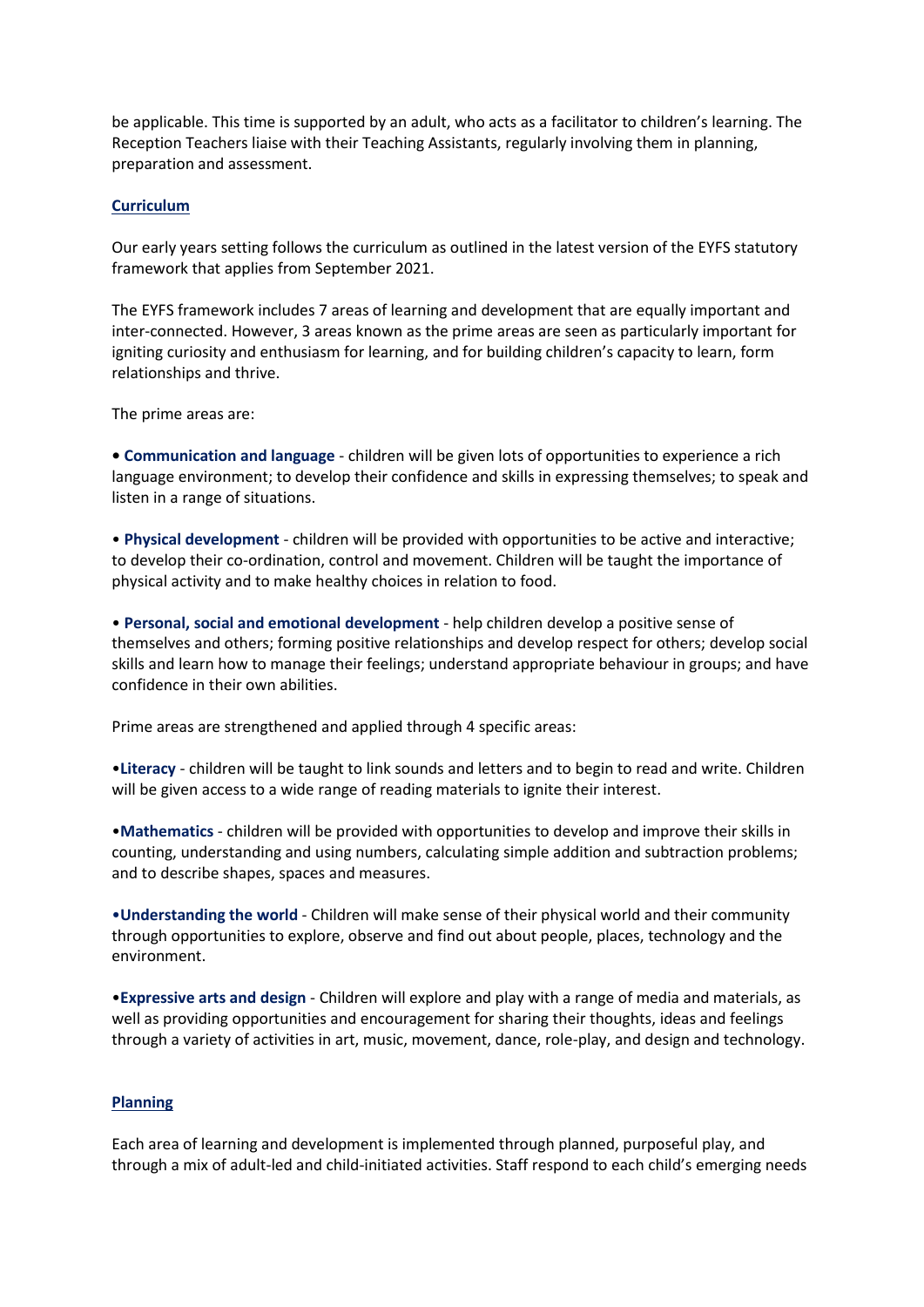and interests, guiding their development through warm, positive interaction.

The Foundation stage staff use an agreed format which includes details of curriculum provision, deployment of staff, learning intentions and targeted children. Annual and Half Termly plans ensure that children experience a broad and balanced curriculum which is appropriate for their age and development. Short term plans select activities and learning objectives from medium term theme plan as deemed appropriate to meet the needs and interests of the children. Plans are extended and differentiated accordingly. Short term weekly plans also have scope for 'spontaneous planning', based on learning needs and interests as they occur through the week.

As children grow older, and as their development allows, the balance gradually shifts towards more adult-led activities to help children prepare for more formal learning, ready for year 1.

# **Assessment**

At St Mary's, ongoing assessment is an integral part of the learning and development processes. Staff observe pupils to identify their level of achievement, interests and learning styles. These observations are used to shape future planning. Staff also take into account observations shared by parents and/or carers.

Within the first 6 weeks that a child starts Reception, staff will administer the Reception Baseline Assessment (RBA).

At the end of the EYFS, staff complete the EYFS profile for each child. Pupils are assessed against the 17 early learning goals, indicating whether they are:

- Meeting expected levels of development
- Not yet reaching expected levels ('emerging')

The profile reflects ongoing observations, and discussions with parents and/or carers. The results of the profile are shared with parents and/or carers for their child. The profile is moderated internally (referring to the Development Matters guidance) and in partnership with other local schools, to ensure consistent assessment judgements. EYFS profile data is submitted to the local authority.

#### **Working with Parents**

We recognise that Parents/carers are the child's first and most enduring educators. When Parents/carers and practitioners work together in early years' settings, the results have a positive impact on the child's development. A successful partnership needs to be a two-way flow of information, knowledge and expertise.

Curriculum letters are sent home periodically to keep parents informed of their child's current curriculum and learning needs.

We operate an "open door" policy, whereby parents/carers can come and discuss concerns and developments in an informal manner, and also to view children's work.

Individual next steps and progress is discussed with parents/carers at parents' meetings in Autumn and Spring terms.